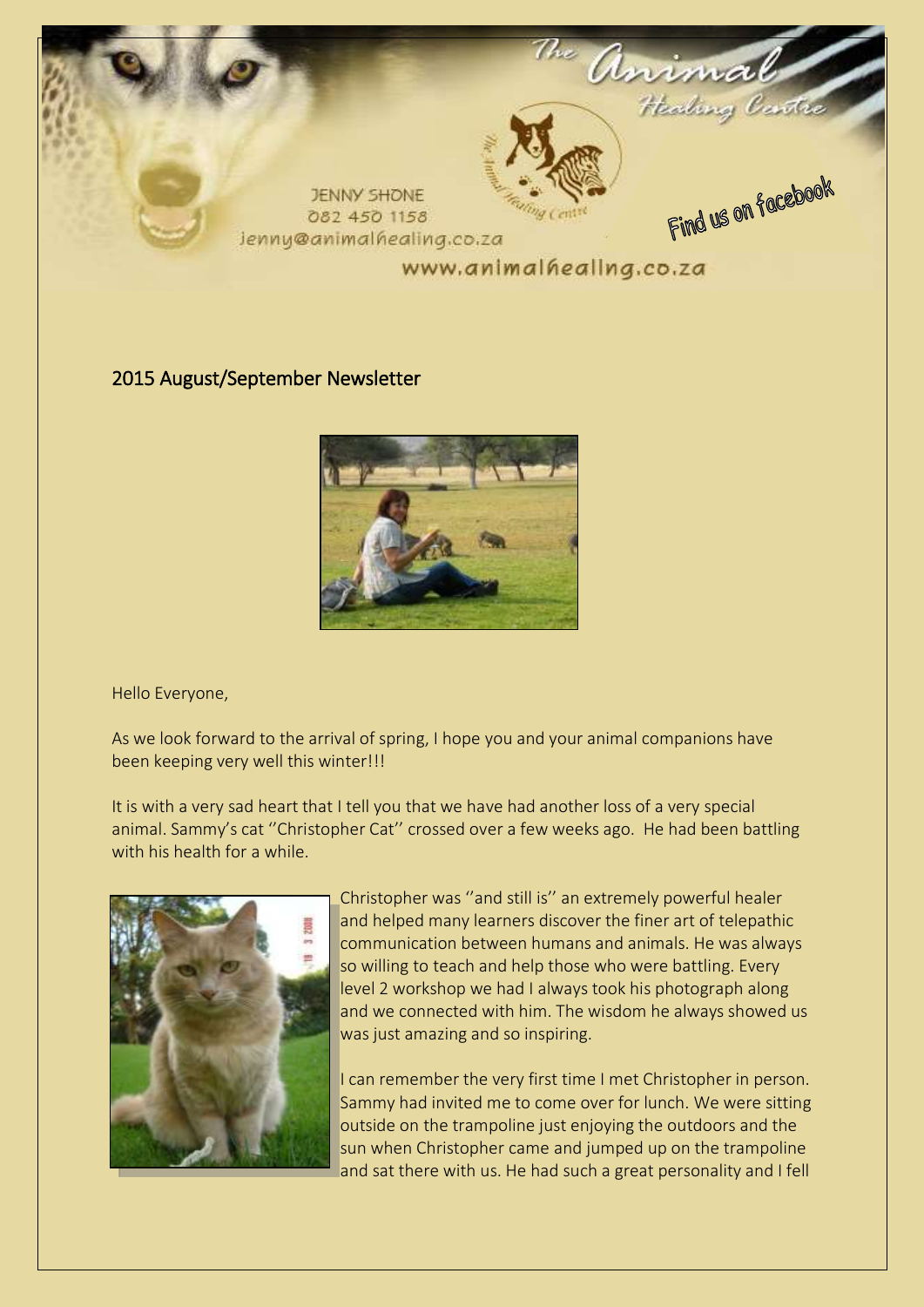in love with him immediately.

Christopher we wish you well on this next leg of your journey and we know that you will still be there to help teach us as we move on in our own special ways. Thank you for enlightening us and sharing your wisdom, lessons and love with us for so many years. We are going to miss you.

Sammy, Martin, Jamie and the rest of your animal family, you are in my thoughts.

Love Jenny

# EGO vs love

This morning while I was meditating I connected with Riff-Raff and Stacey in their soul form. I asked them if they had anything they would like me to talk about and share with all of you in this newsletter. They both said I should talk about the EGO.

This is what they inspired me to write.

While it is extremely important for us to "love and value" ourselves, there is a huge difference between loving ourselves, valuing ourselves and coming from a place of EGO. If we have NO self- love and we don't value ourselves we will never be successful in anything we do.

Riff-Raff and Stacey said I should explain it this way: ''anything that comes from the heart is based in love but the minute you go into your head you go straight into ego mode''. If you function from a place of ego you will never have success when communicating with animals. All our communication with animals needs to come directly from our heart. In order to get the most out of your connections with all animals it is vital to ''open your heart and get out of your head''

I have seen this in many people that I have worked with over the years, the minute they start ''thinking'' about what they are doing they lose the connection. The minute we start to think ''can I do this, is it going to work, will the animal hear me, will I hear the animal?'' we immediately block ourselves. We basically get in our own way. However if we relax, stand back and allow the energy to flow without getting caught up in the result, the information starts to pour in.

Our ego comes in when we start trying to be ''right'' all the time. When we become embarrassed to say what we pick up for fear of being wrong or being laughed at by others.

When we work from the heart and connect with an animal letting go of any preconceived ideas of what he or she should be saying to us, we will only then be in a place of pure love. This will lead to much more success and the animals will be very willing to answer all our questions.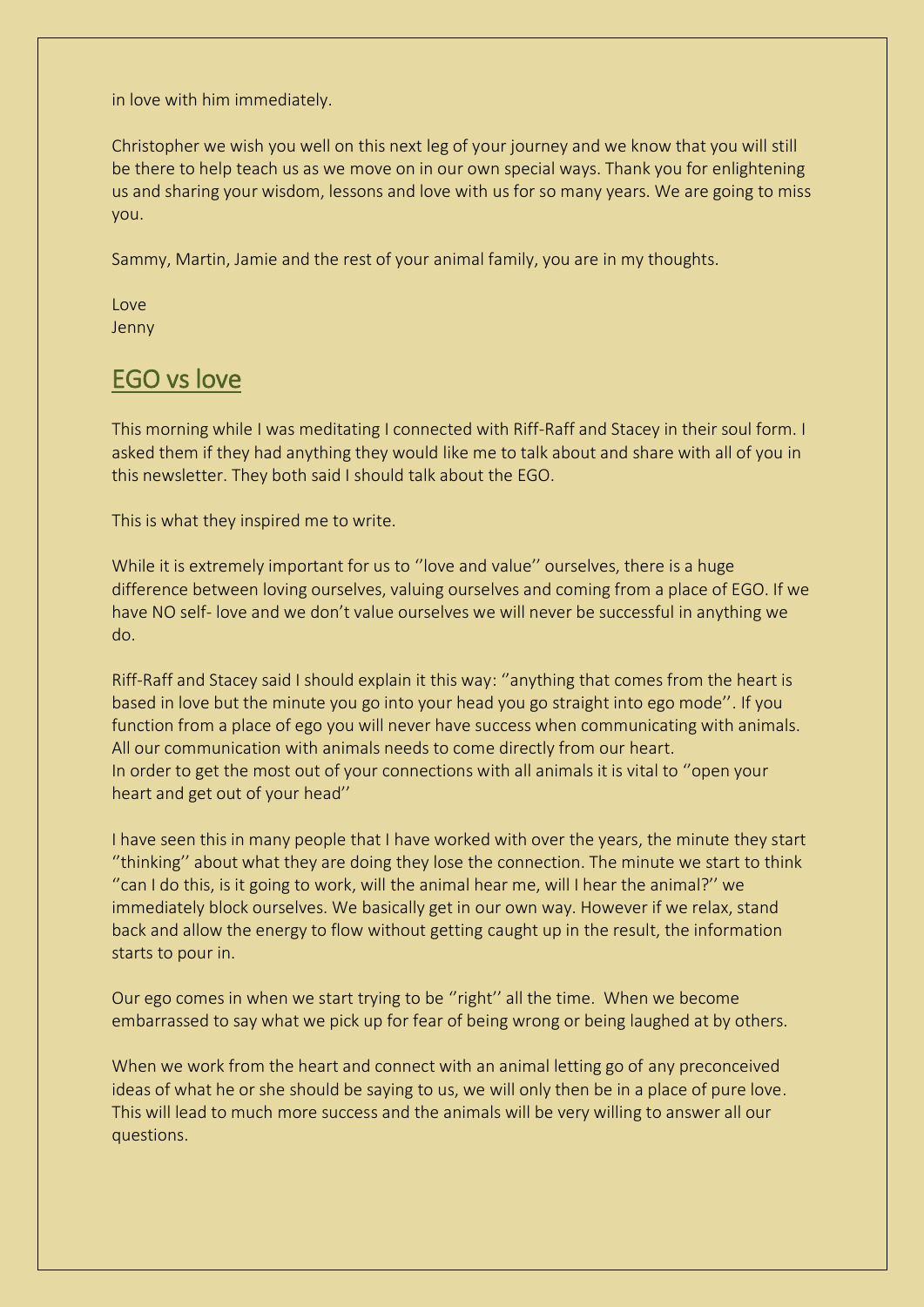The ego has no place when working with animals. The important things to remember are LOVE and INNOCENCE. If we look at the innocence in the animals around us we will find the innocence in ourselves and we will then be functioning at our peak.

#### A snippet from Sammy

#### Chris-Catt



he brought to our lives.

Thank you, Jenny, for your kind words about Christopher Catt. I have never been more glad of having learnt to hear what animals are saying than I was during Chris-Catt's last few days with us. Thank you for teaching me all those years ago, Jenny.

Chris and I spent the time together bonded in gratitude, with open hearts and warm memories, reliving together the life he lived with us, and I was able to thank him and appreciate him for everything

At one point during this time, I wondered who would be there to meet him when he crossed over, back into spirit, and was surprised when I smelt an aroma from childhood that I haven't smelt in all the years since. It was the distinctive aroma of the breakfast my mom would always eat, the unique combination of Bovril, toast, tomato and egg, and I remembered how cats were always so attracted to her and I felt comforted that perhaps she would be there to greet Chris-Catt.

When the time came to assist him to cross over (with his agreement), I felt that it would be some time before I would sense and feel him around me, as it is my understanding that animals, like humans, go through a period of transition and adjustment when they cross over, and go through something of a life-review process where the lessons learned during the last lifetime are reflected upon, understood and incorporated. I was surprised to feel him around me almost immediately, and when I asked him why this was, he said that our spending the time prior to his crossing over, as well as during and after, in gratitude and with open hearts and warm memories, eased the transition greatly.

He said this is something to be shared with other humans, that any crossing over is eased when it can be done with thoughts of gratitude, and an open heart. Fill the space that is left with warmth, love and gratitude as when animals cross over, they take with them a chunk of negativity leaving a space, a vacuum, that can be filled with whatever we focus on.

Fly free my Chris-Catt, thank you for the spiritually purposeful life you shared with me.

#### Seagulls, fun and freedom

I once heard Jenny mention that birds fly only when they need to, never "just for fun". This came back to me one day while I was watching seagulls float by suspended by their wings above the currents of a gusty wind. While out on a walk with my dog Abbey, I connected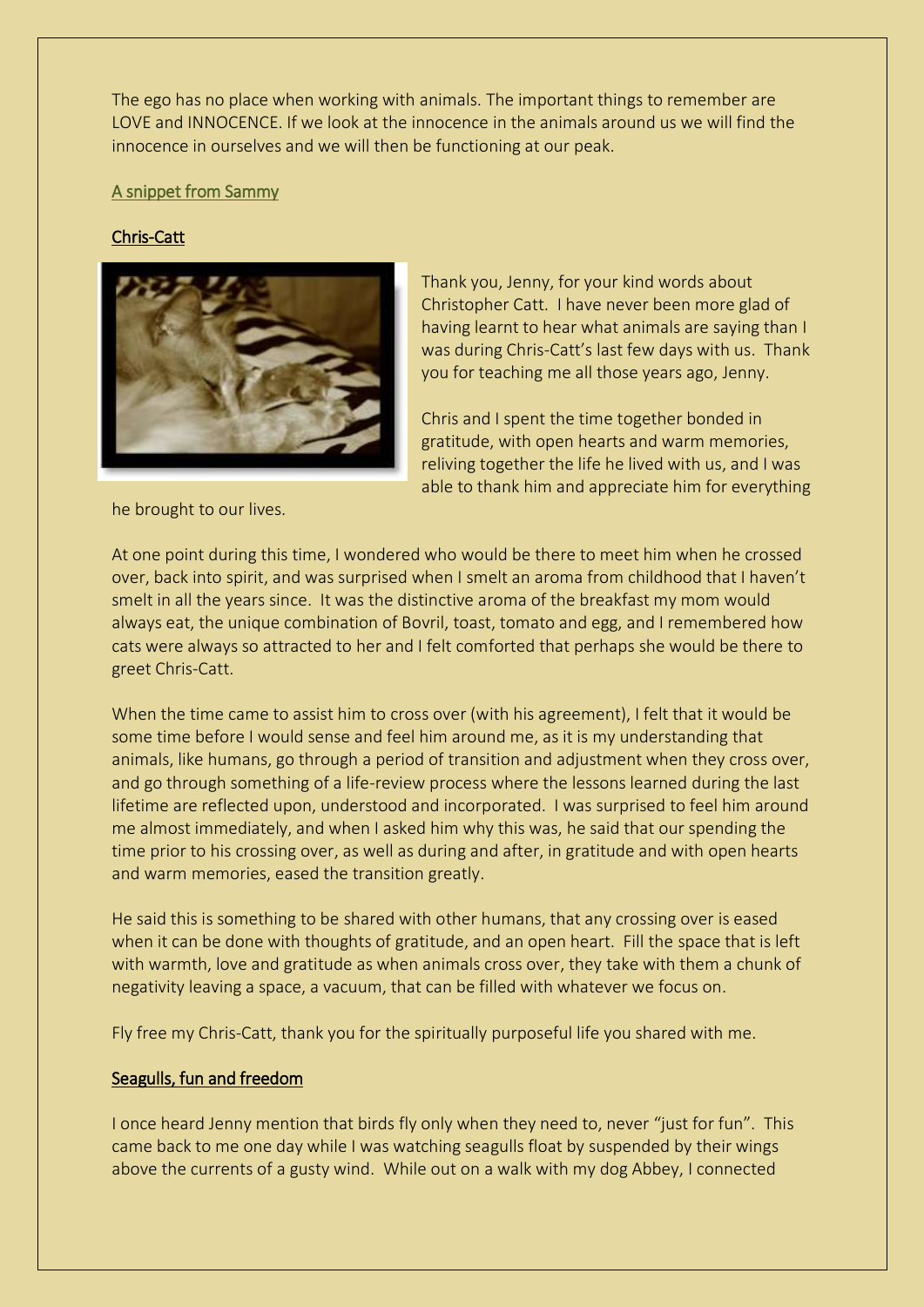with their group consciousness and posed the question, "do you ever fly for fun?". What came back was, "What is fun?"

So I presented what fun meant to me: sensations, feelings and images of joy, happiness, laughter, a



sense of freedom , doing stuff without a purpose, just for the feelings of joy it evoked within. The seagulls responded by saying that everything they do has that sense of freedom, joy, gratitude within it, this is how they feel all the time with whatever they are doing.

This was profound to me, and it got me to thinking about how we humans compartmentalise fun into something separate from "what we do". We divide our time into the things we have to do, achieve, complete and then we have the things we do for fun. And yet, what if we brought a sense of fun, gratitude, laughter and love into everything we do? What if we changed the way we divided up our lives into compartments and instead put everything into the box labelled fun? And if there is no way we can do that with certain things, is that not a sign that we need to change what we do, and create anew what we do so that we CAN put it in the box labelled fun? I'm reminded of the story of Buddha, who was asked on his return from climbing the mountain to find enlightenment, what enlightenment was like and his answer was to say, "before enlightenment: chop wood, carry water; after enlightenment: chop wood, carry water. That it's not WHAT we do that matters, it's the way we think about what we do that matters.

Until next time, I wish you a peaceful and joyful time, filled with blessings, gratitude and an abundance of animal hearts around you.

\_\_\_\_\_\_\_\_\_\_\_\_\_\_\_\_\_\_\_\_\_\_\_\_\_\_\_\_\_\_\_\_\_\_\_\_\_\_\_\_\_\_\_\_\_\_\_\_\_\_\_\_\_\_\_\_\_

## Highlights of Workshops

### Panthera Africa

On the 30<sup>th</sup> June and  $1<sup>st</sup>$  of July we held a workshop in the Western Cape at a Big Cat Sanctuary called Panthera Africa. Panthera is a truly amazing sanctuary for all big cats. It is run by two amazing ladies. Their focus is only on the upliftment, safety and protection as well as mental, physical and emotional well- being of the big cats that they rescue from various unsavoury situations around the country.

We were lucky enough to meet a few lions, tigers, leopards, caracals and jackals. Not to forget the little dog, Scorgo, and stunning domestic cat, Neo.

The group of people taking part in this workshop were terrific. Some of them were volunteers from other countries who came to Panthera to work with and learn about ethical conservation and wild animals, together with locals from around the Cape. It was such a great experience sharing this experience and working with all of these special people. They made such powerful connections with all the animals they connected with. Here are a few of the highlights of this workshop.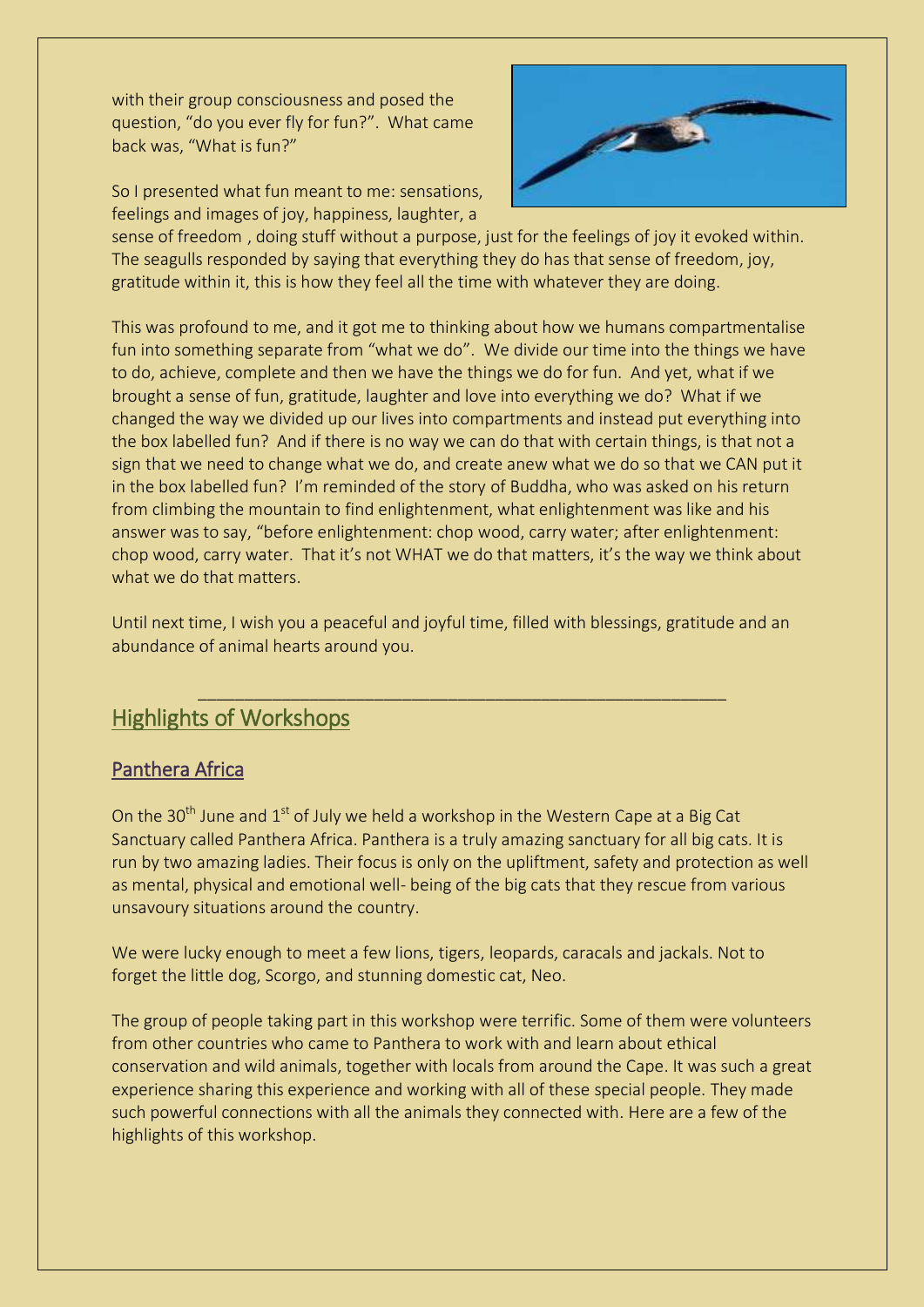

Lizaene and Cathrine are in the process of designing and building an enrichment area for the big cats where they (the cats) will all get turns to go into the enrichment area to play and be mentally stimulated. Please go to their website, [www.pantheraafrica.co.za,](http://www.pantheraafrica.co.za/) to donate toward these amazing animals. Your donation will be greatly appreciated.

Thank you so much Sammy and Laverne for assisting on this workshop. Thank you also to Lizaene and Cat for hosting this workshop and allowing us to work with your amazing animals. My stay with you was far too short. I am really looking forward to my next visit.

Lizaene and Cathrine have very kindly allowed me to put a little information about Panthera Africa in this newsletter.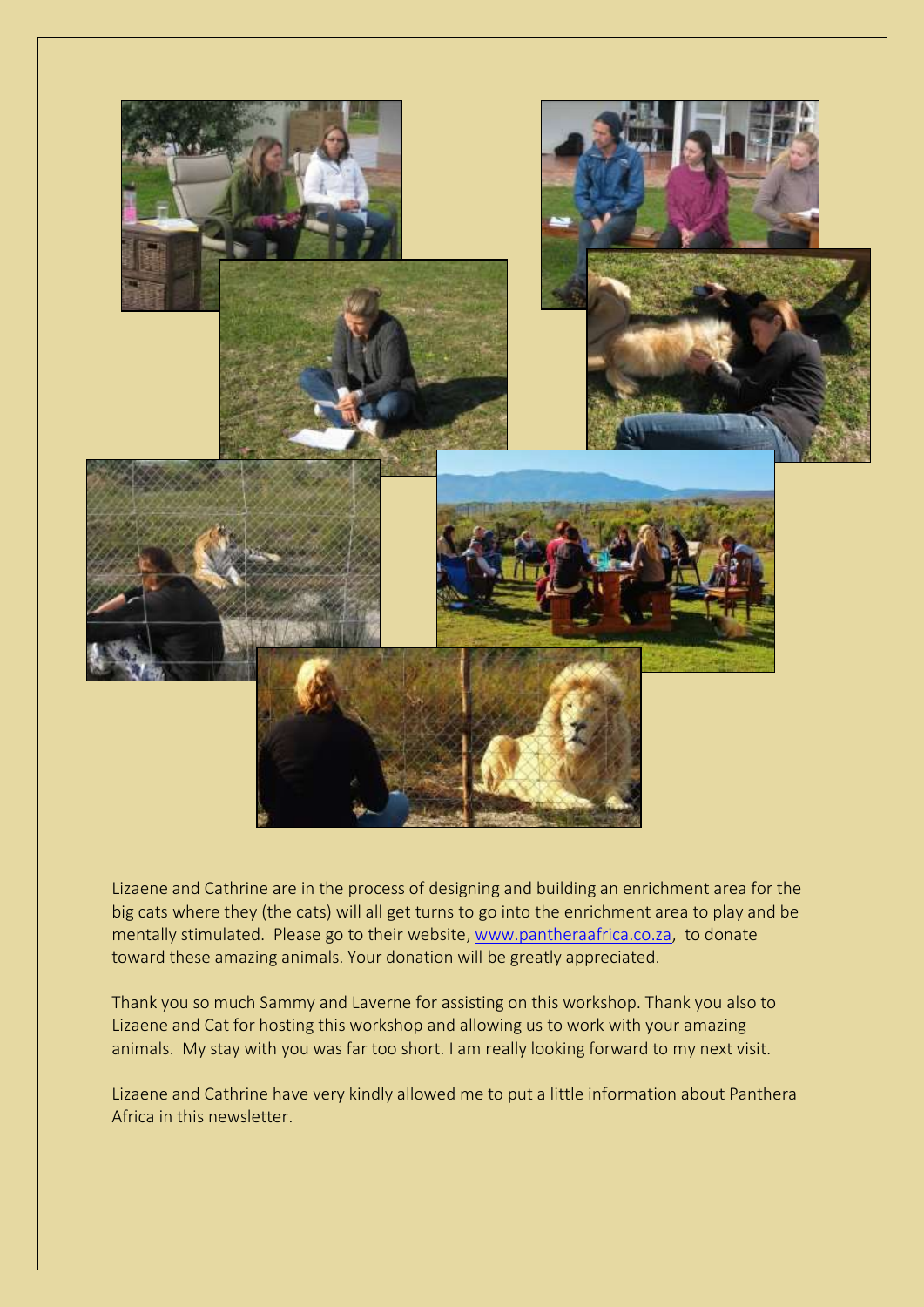### *About Panthera Africa*





Panthera Africa is a non-profit company (NPC no; 2014/002629/08) founded by Lizaene Cornwall and Cathrine S. Nyquist. The name Panthera Africa is inspired by the passion Lizaene and Cathrine have for the four pantheras; panthera leo – the lion, panthera pardus – the leopard, panthera onca - the jaguar and panthera tigris – the tiger.

Panthera Africa is an environmentally friendly sanctuary for any captive bred big cats, where they will be protected and prosper for the rest of their lives.

One of Panthera Africa's main purposes is to be an educational platform where we create awareness about conditions big cats face in captivity, and how animal welfare and enrichment play a vital role in giving them the best captive life possible. We are a true sanctuary where no cub petting, breeding or trading takes place.

Panthera Africa believes in the connection between both environmental and wildlife conservation, and aims to become the first "green" big cat sanctuary in South Africa, and run solely on solar energy.

Panthera Africa has found its 40 hectare paradise with a beautiful home for the animals, the owners and the many volunteers visiting. The land is filled with lots of large trees, a natural spring and an amazing 360 degree mountain view!

We strongly believe in the saying "In union there is strength" - and by standing together, human and animal, we believe in the possibility of a prosperous future for the big cats, and we take pride in 'speaking' on their behalf.

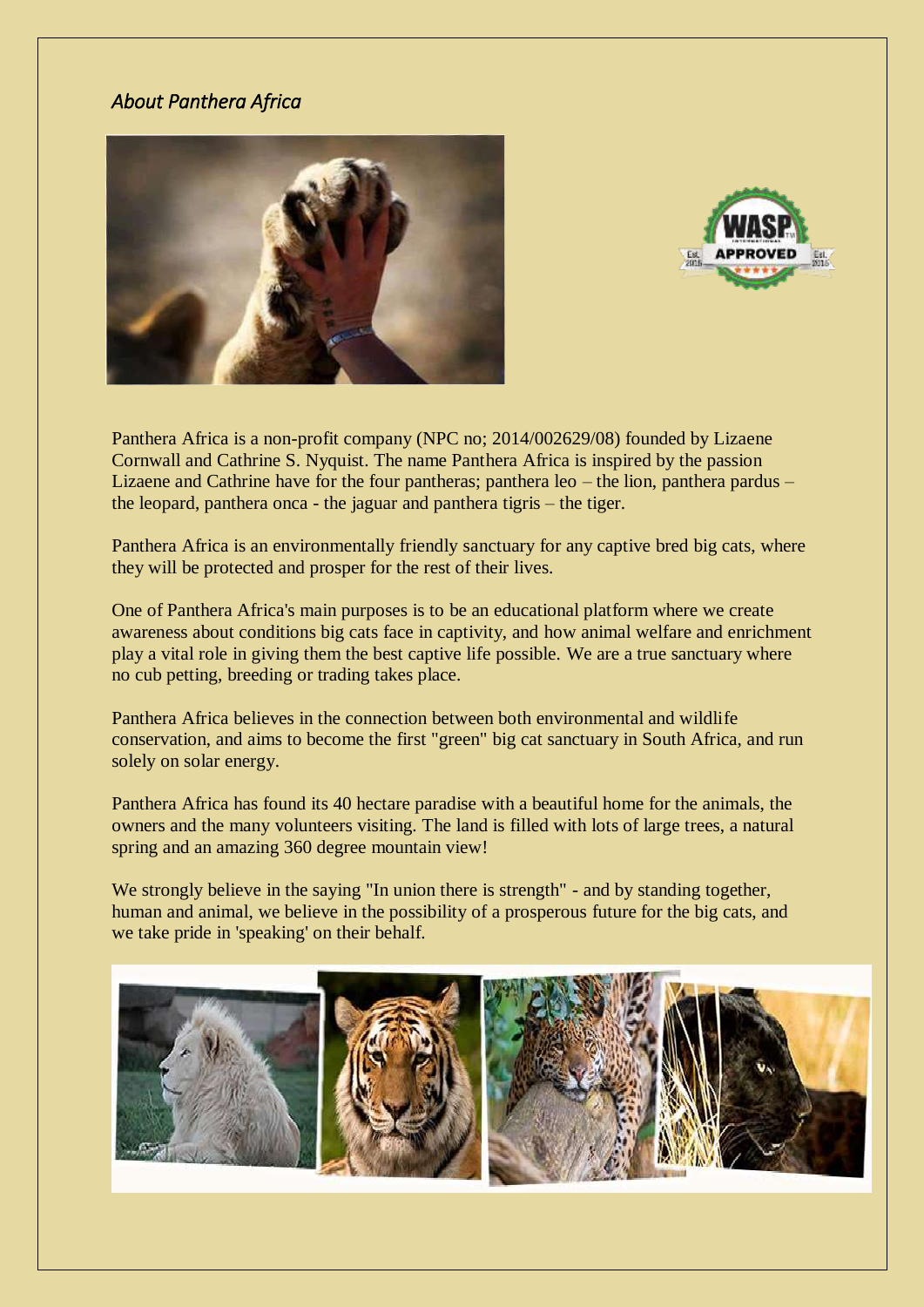### Weimaraner Rescue of SA - Pretoria

On the 1<sup>st</sup> August we held a stunning workshop in Pretoria. This was a level 1 workshop, introducing everyone to the magical world of telepathic communication. It was held in aid of The Weimaraner Rescue of Southern Africa. Weimaraners are such special dogs and it was great working with some of them.

Here are a few of the special moments.



Thank you so much to Bradley and his amazing family for hosting this workshop and thank you to Keli my special friend for assisting on this day.

We connected with a few stunning dogs, some birds and a duck. All of them had such amazing and interesting personalities. It was awesome. All the ladies (and Bradley) brought such a lovely energy to the day and we had so much fun. Hayley (Bradley's daughter) baked some very tasty scones for our tea breaks. Thank you Hayley. I look forward to the next one!!!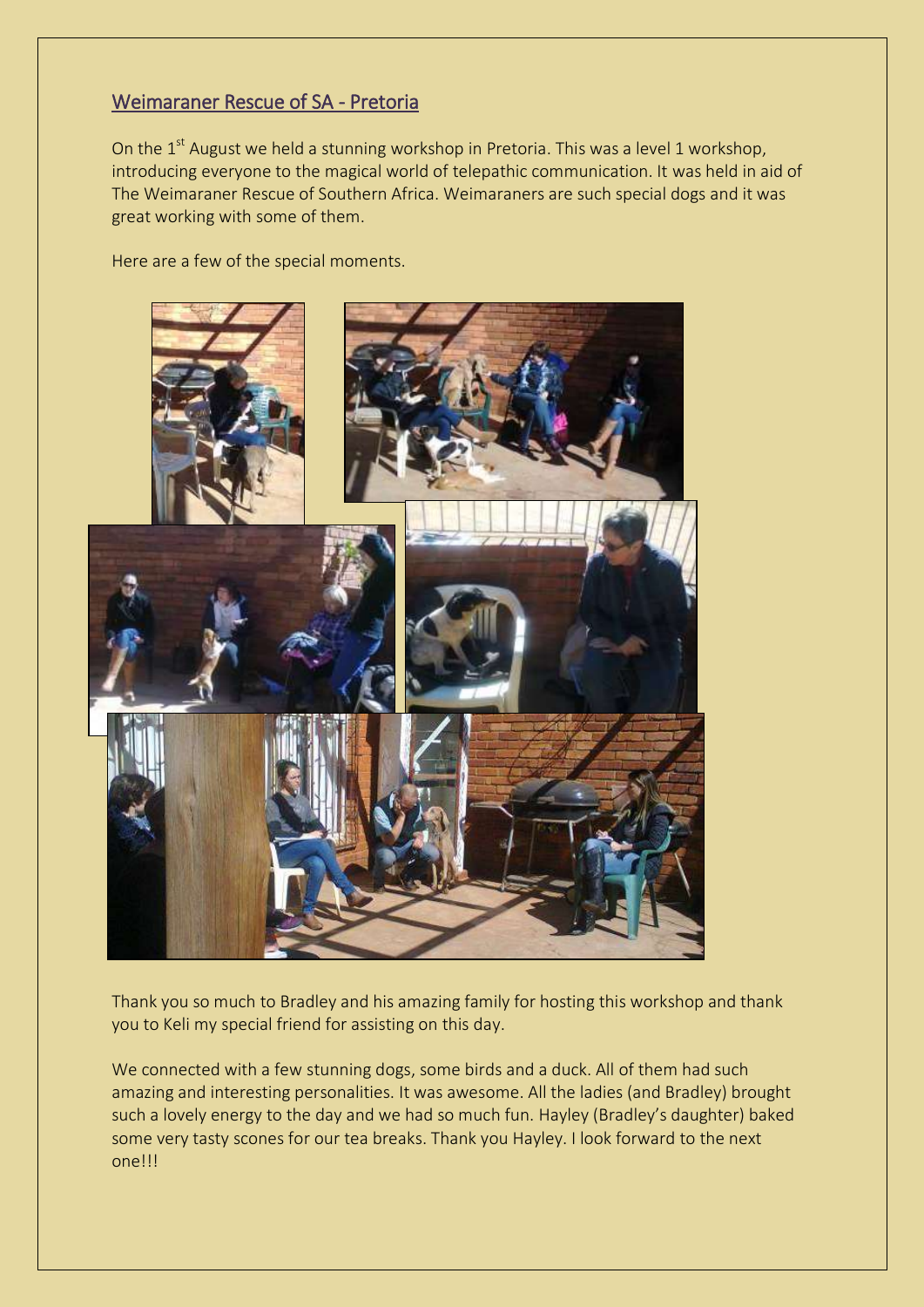## Next workshop

I will be running a level 2 ''Higher Techniques of Animal Communication'' workshop for all of you that have been waiting for this one. It will be held on Saturday 17<sup>th</sup> October in Pretoria (at Bradleys home). Anyone interested in joining us for this workshop please contact Bradley on [bt.wilson@telkomsa.net](mailto:bt.wilson@telkomsa.net) for the address and all the details.

In the Higher Techniques workshop we focus on learning the finer art of tracking lost animals using telepathic techniques. With the amount of animals that go missing over the fire-works periods it is extremely handy to be able to connect with your animal companions to possibly find out where they are and help guide them home.

In this workshop we will also focus on ''Intuitive Medical Body Scanning'' making it possible to look inside the animals to find possible abnormalities in their organs or other areas of their bodies. This however is not a replacement for traditional vetinary care but can help you provide some extra information that your vet can look into.

Being able to access the deeper level of telepathic communication can be hugely valuable to the health and well-being of your animal companions. It is an ability that everyone should strive to develop.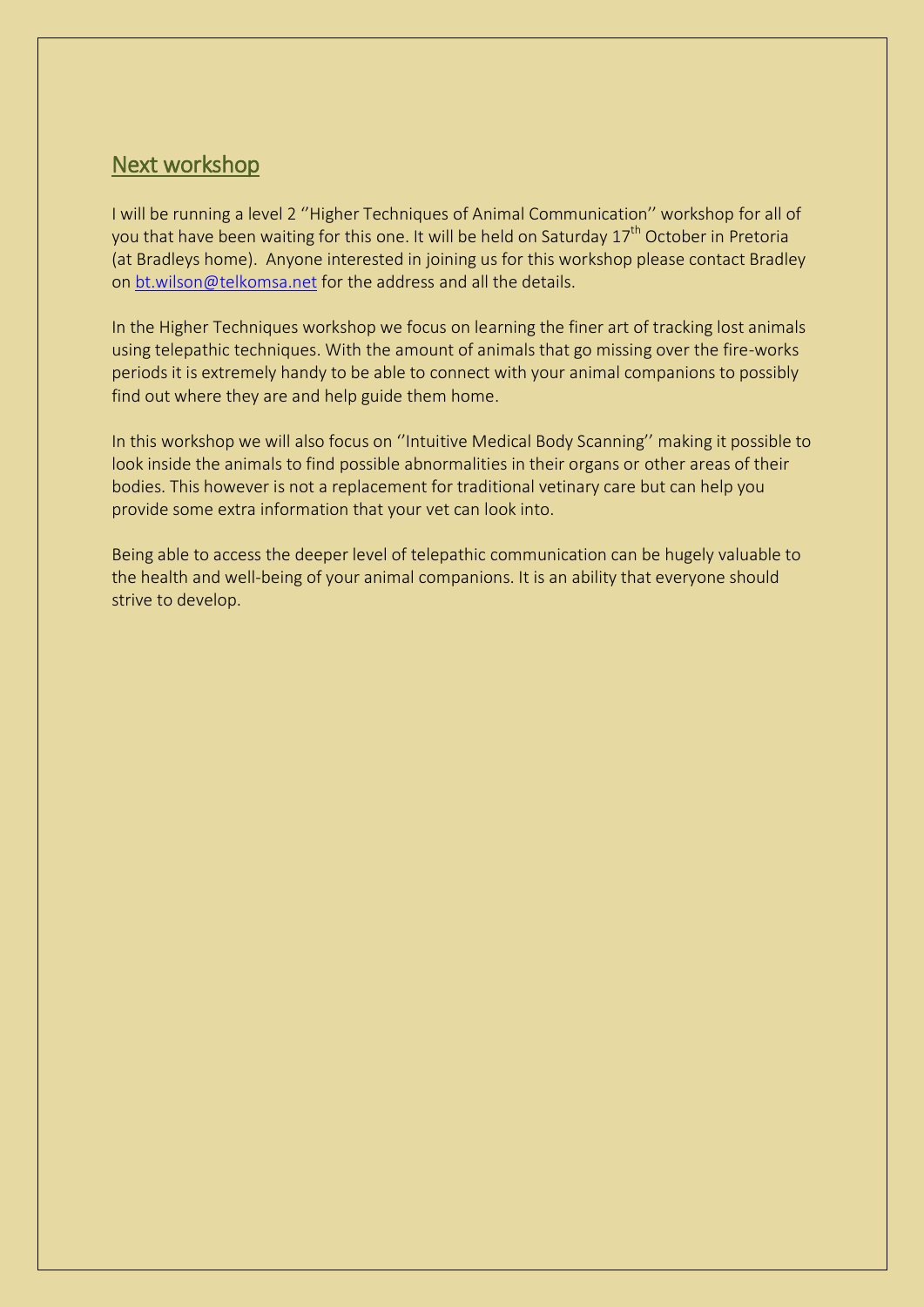

# Animal message cards

Gabriel and Isis both wanted to choose a message card for this newsletter.

The first card was chosen by Isis



This next one is Gabriel's choice